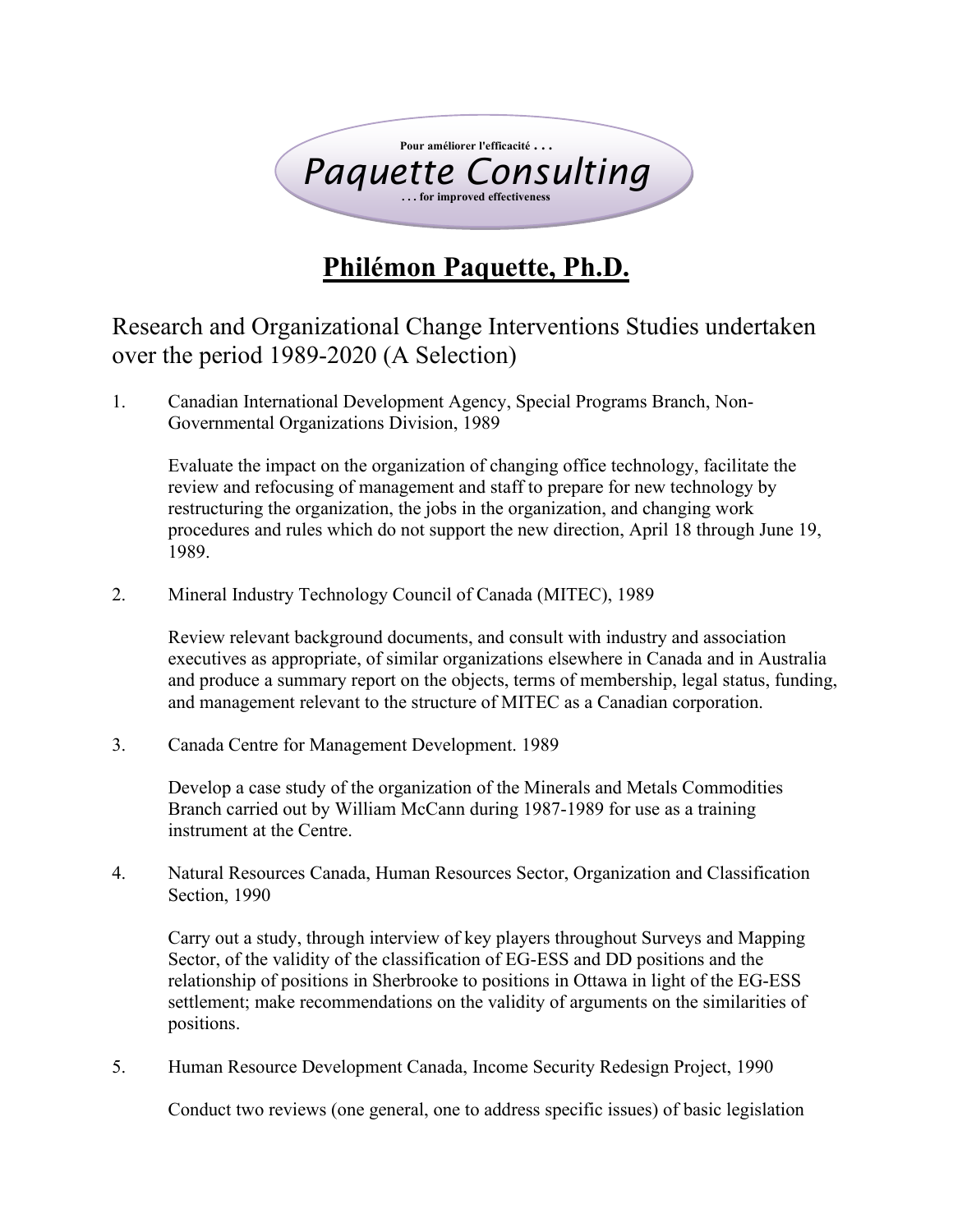underpinning the Income Security Program (ISP) and identify each section which may require change to implement the new organization and method of operation.

6. Canadian International Development Agency, Personnel and Administration Branch, Training and Development 1991

Conduct research and analysis for and produce a report on the impact of the *CIDA Professional Development Strategy for the 1990's* on CIDA's employees including implications and costs.

7. Canadian International Development Agency, Personnel and Administration Branch, Training and Development 1991

Conduct research and analysis for and produce a report detailing an implementation plan, including courses, sources of courses, costs, and estimated time to fully implement (as well as alternative courses of action) of the *CIDA Professional Development Strategy for the 1990's Development Officer Professional Development Plan*.

8. Canadian International Development Agency, Personnel and Administration Branch, Human Resource Planning and Official Languages Division, Human Resource Planning. 1991

Conduct research and analysis for and produce a report for the President of CIDA to the Clerk of the Privy Council on PS2000 Initiatives of CIDA as *CIDA Professional Development Strategy for the 1990's* and the *Professional Development Plan for Development Officers*

9. Canadian International Development Agency, Personnel and Administration Branch, Training and Development 1991

Conduct research and analysis for, facilitate consensus building for addressing issues, and produce a manual describing a quality management system to improve the quality of services of the Training and Development Section.

10. Canadian International Development Agency, Personnel and Administration Branch, Human Resource Planning and Official Languages Division, Human Resource Planning. 1991

Conduct research and analysis to develop a skills/competencies matrix of the Administrative and Support Career Track at CIDA to serve as a basis for the development of a Professional Development Plan for the incumbents of positions in this career track.

11. Canadian International Development Agency, Personnel and Administration Branch, Human Resource Planning and Official Languages Division, Human Resource Planning. 1992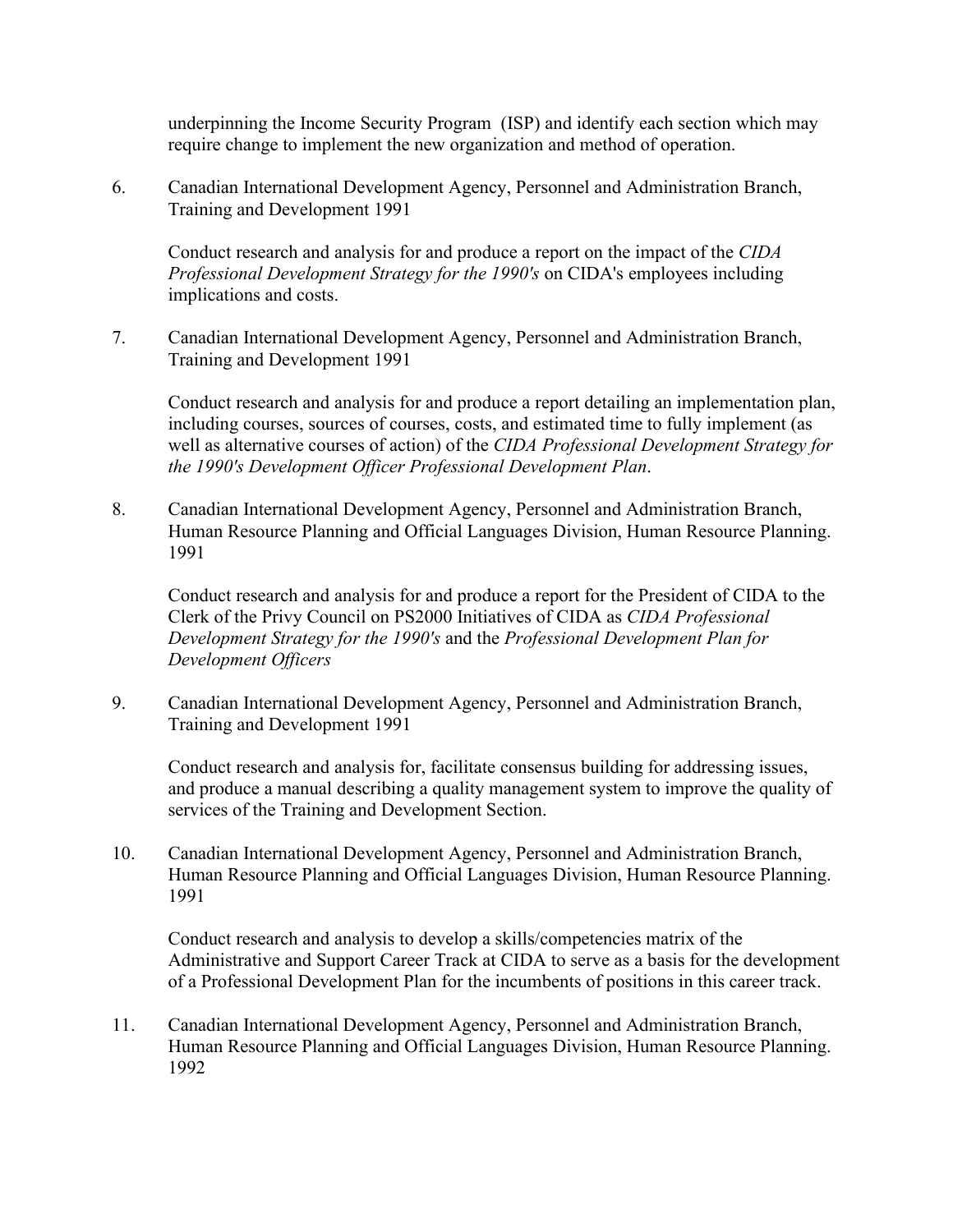Conduct research and interviews as required to produce a report for the President of CIDA to the Clerk of the Privy Council on PS2000 Initiatives of CIDA in the areas of empowerment, involvement of staff, and accountability clarification.

12. Ministry of Housing, Toronto Regional Office, 1992.

Co-facilitate a strategic planning session of two days to clarify clientelle, relationships with stakeholders, goals and objectives and training objectives for the organization, identification of steps required to achieve identified goals and objectives and improved stakeholder relations, as well as accountability for implementation of the steps leading to each of the goals and objectives and stakeholder relations.

13. Mayor and Industrial Development Authority, City of Claremont, New Hampshire, 1993-1994

Developed a strategic plan for the revitalization of the economy of the region encompassing the City of Claremont and Sullivan County. Provided counsel to the members of the Industrial Development Agency of Claremont and the Claremont Management Forum on strategies and tactics to obtain greater economic development for the city and region, 1993-1994.

14. Citizens' Group, Claremont New Hampshire, 1993 - 1994.

Produced a series of articles on economic development, taxation, and education for a citizens group seeking new directions.

15. Occupational and Career Information Branch, Employment, HRDC, 1993-1994

Research and develop a strategic plan, and supporting materials to obtain approval of the Minister and of Treasury Board to convert the Branch into a Special Operating Agency of the Federal Government.

16. Regional Economic Diversification Ottawa (REDO), 1995

Develop a strategic plan to drive the work of REDO over its three year existence to ease the transfer of 15,000 Public Servants to the private sector. Write an economic statement on the potential impact of the downsizing of 15,000 public servants from the Federal payroll in the National Capital Region.

17. International Joint Commission, Canadian Branch, 1996

Conduct an analysis of the organization to advise the Executive Director and the Canadian Commissioners and Canadian Chair on the efficiency and effectiveness of the existing organization, and on recommendations for change in the structure of the organization, functions and positions required, and staffing strategy.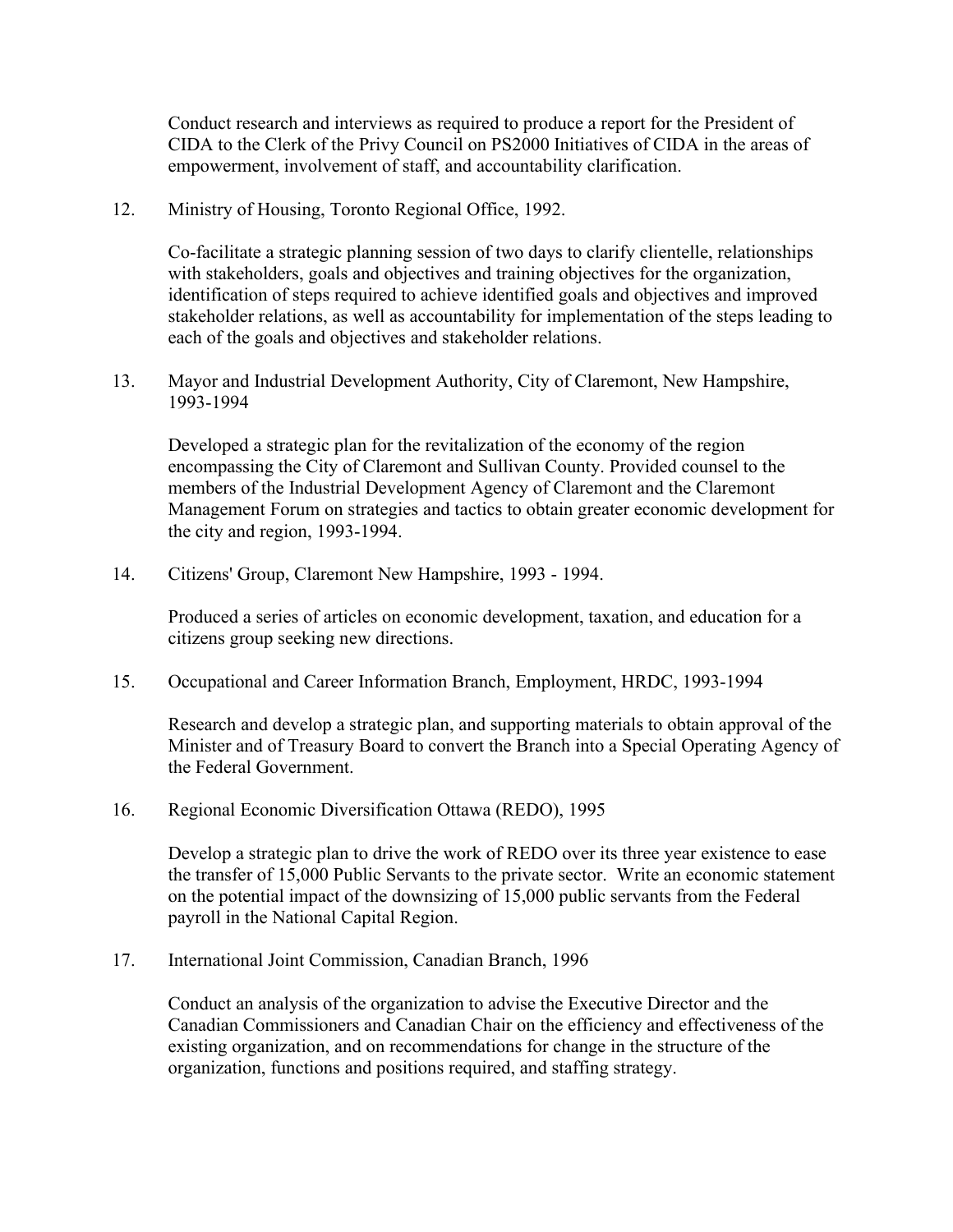18. Industry Canada, Entrepreneurship and Small Business Office, 1996

Develop a request for proposal and evaluation criteria, and evaluation system for the development of the \$1.1 Million Investor Skills Development Program under the Canada Community Investment Program; Chair the Evaluation of the bids, write the report on the evaluation, and advise the bidders of the outcome.

19. Industry Canada, Investment Partnerships Canada, 1998.

Consult with Senior Account Executives of IPC on ways and means to obtain data on skills profiles of community work forces, develop invitation for, and invite key players in the Ottawa-Carleton region to discuss possible pilot project to be carried out in Ottawa-Carleton, develop proceedings from meeting and collect and synthesize feedback from minutes.

20. Economic Development Association of Canada, 1998.

Develop a proposal for EDAC to submit to federal officials to take lead on the development of a national program to develop skills profiles of Canadian community workforces.

21. Health Canada, Information Management Services Directorate, 2000

Universal Classification Standard, Conversion of CS Positions within the Information Management Services Directorate, Health Canada, Analysis of Situation, September 12, 2000. A Report Prepared for the CIO and DG IMSD

22. Treasury Board UCS CS Community Harmonization Group (funded by DFO and Health Canada), 2000

Prepare Anchors for all levels of the Elements , Information for Use of Others, Job Content Knowledge, and Intellectual Effort for all CS levels for use in the UCS CS Community Reference Tool.

23. National Archives/National Library of Canada, Information Technology Services Branch, 2001

Carry out an analysis of the organizational needs of the integration of information technology services of both the National Archives and the National Library into one organizational unit under a single head in consultation with key employees, define a revised organizational structure to meet needs, and prepare work descriptions, evaluation rationales, and statements of qualifications for all senior positions of the new ITSB.

24. Health Canada, IMSD, Information/Knowledge Management Division, 2001-2002

To work with the Director and senior managers of the Information/Knowledge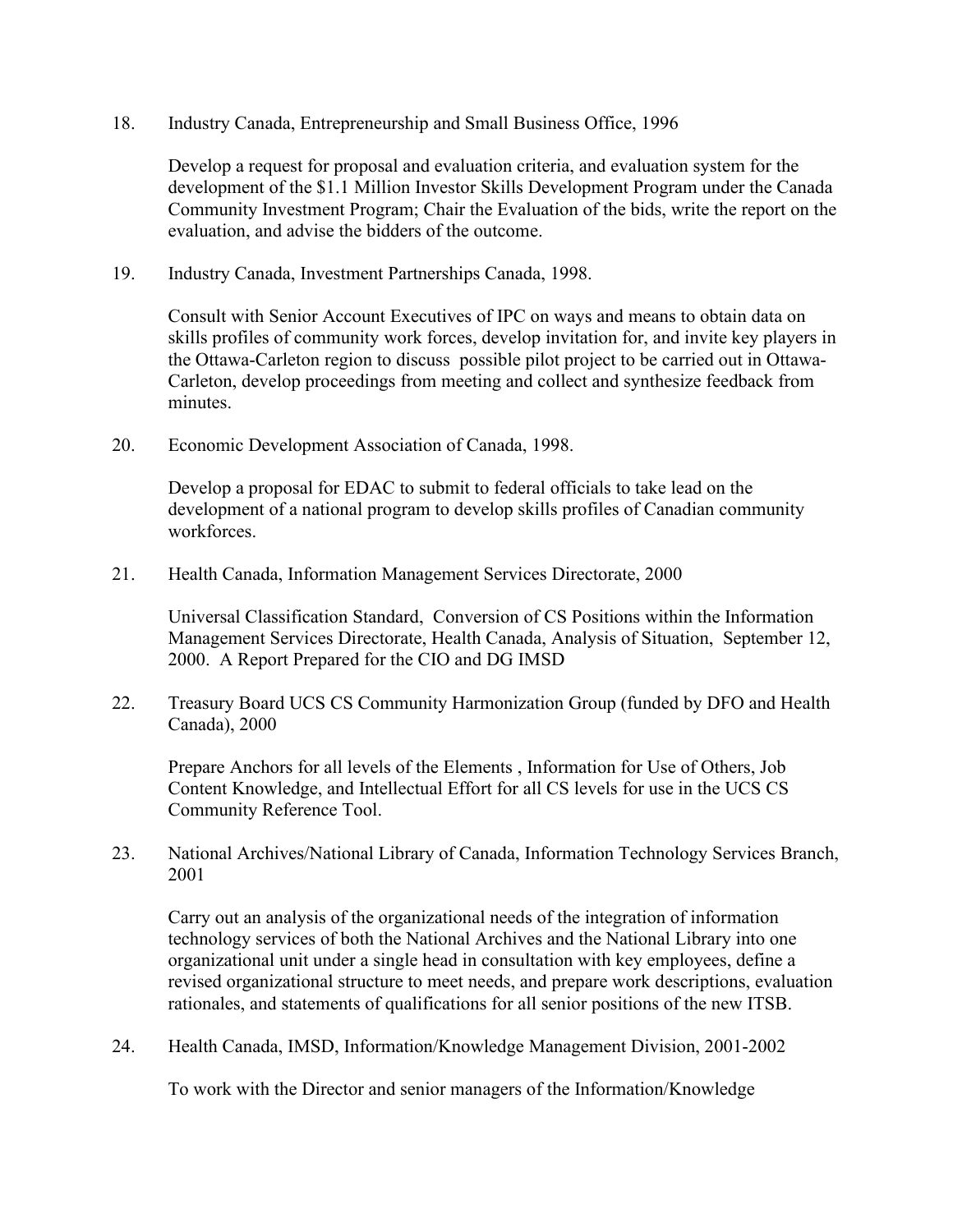Management Division to produce a new organization of the Division to address its rapidly evolving responsibilities and to provide the basis of the Health Canada contribution to the Treasury Board study of KM across the Public Service

25. DFO, Corporate Services Sector, Information Management and Technology Services Directorate, 2002

In collaboration with DFO Classification Specialists, to develop the classification rationales for the classification of departmentally approved generic UCS work descriptions covering all CS positions in DFO under the CS standard for the consideration of the departmental inter-regional CS classification committee.

26. Association of Public Service Financial Administrators, 2002

Prepare and present a presentation to Treasury Board on the definition and need for action in the reform of the classification standard for the financial management of the financial management community of the Public Service of Canada

27. Canadian Space Agency, 2003

Carry out an analysis of the organizational needs of the Financial Planning and Analysis Division, Integrated Management Branch in consultation with key employees, define a revised organizational structure to meet needs, and prepare work descriptions, evaluation rationales, and a rationale for the reorganization of the Financial Planning and Analysis Division

28. Department of Justice, Office of the Senior ADM Integration and Corporate Services, 2003

Carry out an analysis of the organizational needs of the new organization created from the merger of the Integration function of DOJ with Corporate Services, and other units for the definition of a new organizational structure and position of Senior ADM Justice Administration and prepare work descriptions, evaluation rationales, and a draft Treasury Board Submission for the creation of the proposed position of Senior ADM Justice Adminstration

29. ESDC (as former HRDC), Strategic Policy, Strategic Management and Modern Practices, Career Development Programs 2003

Develop and deliver a draft competency-based Learning Framework for the ES or Policy Community of HRDC , a preliminary curriculum for the ES or Policy Group, learning approaches, and identify one module of training for launch in 2003 to be delivered for HRDC alone, or in collaboration with other federal departments and agencies under the leadership of HRDC SP.

30. PSPC (former PWGSC), Real Property, Maintenance Support Services, 2003-2004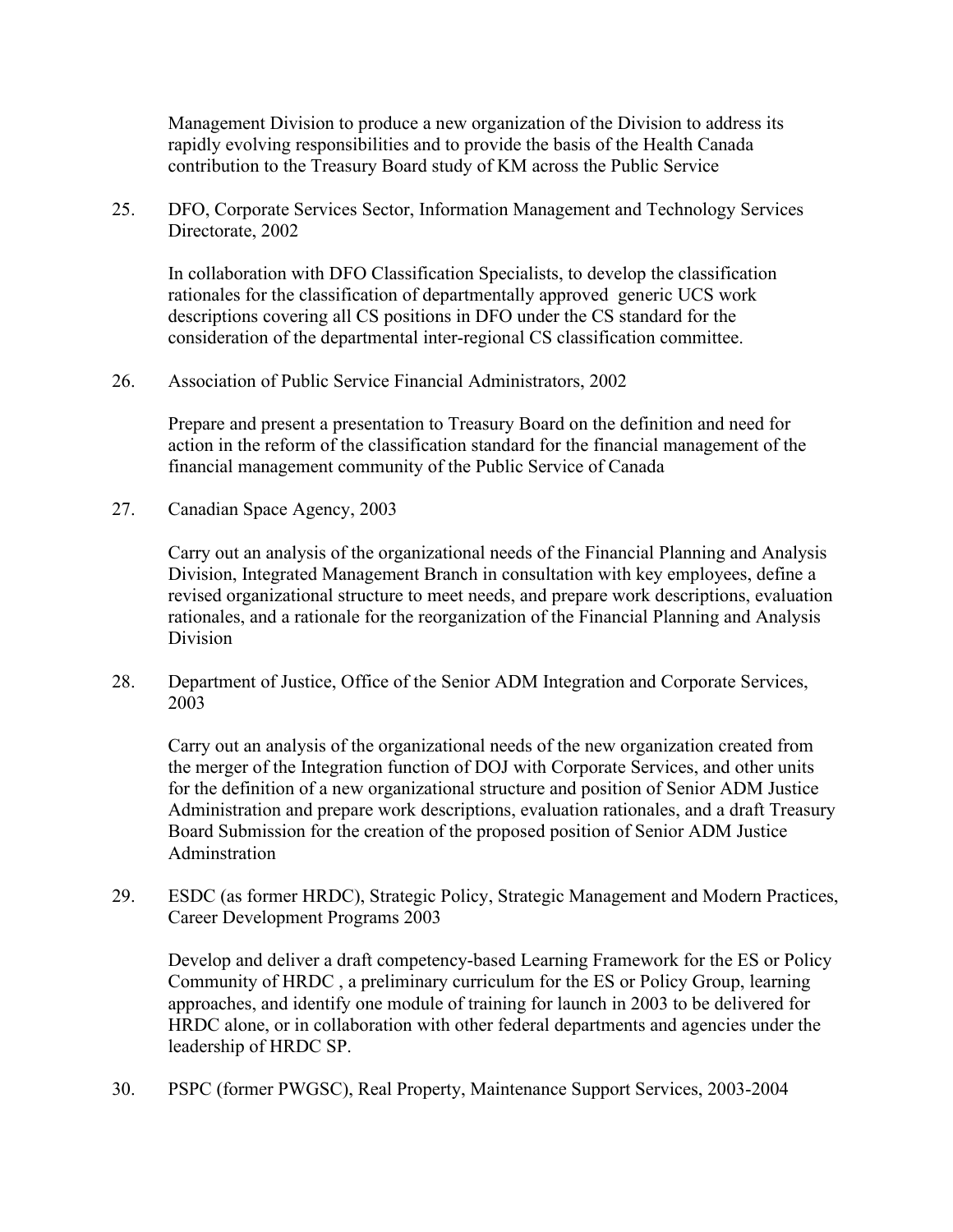Carry out an analysis of a number of outstanding work description and classification concerns of Section employees to determine the current nature of the work, current description of the work, and the appropriate classification of the work in consultation with the manager, subject employees, and PWGSC classification experts.

## 31. Parks Canada Agency. May-June 2004

Undertook the conduct of an examination of the currency of the content of the position number 411106821, the *Chief Legislative and Regulatory Affairs* classified as a PM-05 with a rating of 672 points and of position number 001127, *Project Manager, Regulatory Development* a PM-04, with a rating of 527 points to determine if the job content was accurately described, if not to update the work descriptions, and carry out a relativity study to determine what the classification of the two positions might be relative to their substantial comparability with the classification of similar work carried out in other departments. A report was produced based on the relativity of the senior position only deeming that sufficient to make the case for the junior position as well. The report was: *The Internal and External Relativity of the Classification Group and Level of the Parks Canada Agency Position of Manager, Legislation and Regulation Program (Position Number 411106821)* 10 June 2004. 13 pp plus 26 multi-page attachments

32. DFO Science Sector, Strategic Science Outreach, 2 January – 31 March, 2007.

Carry out necessary research and conduct interviews to develop an implementation strategy for the promotion of collaboration, consistent with the Departmental S&T Collaboration Strategy Implementation Guide and the mandate of the Strategic Science Outreach Group culminating in the report: *A DFO-Science Collaboration Opportunity Strategy - A report on: An implementation strategy and performance indicators for science outreach collaboration.* 23 March 2007, 42 pp.

33. Canadian Human Rights Commission, Corporate Management Branch and Corporate Secretary Financial and Administrative Services Division. 7 January -31 March 2008

Carry out an analysis of the Administrative Services Section of the Division, it's responsibilities, and the existing work descriptions to identify those work descriptions that are appropriate, those that need change, and prepare a report identifying the organizational change required, and the restructuring of individual jobs required, as well as a plan for the implementation of the suggested changes, and provide advice on issues of classification and other advice as required. Report was*: The Administrative Services Section, An Organization Analysis*. 19 March 2008, 26 pp.

34. Department of Fisheries and Oceans, Central and Arctic Region, 2 April – 31 Oct 2008

provide a basis (methodology, research to define appropriate profiles, the conduct of up to 9 desk audits, and the production of a summary report with recommendations for management) for resolving an organizational problem of the Central and Arctic Region of DFO respecting the appropriate allocation of administrative positions to the Clerical and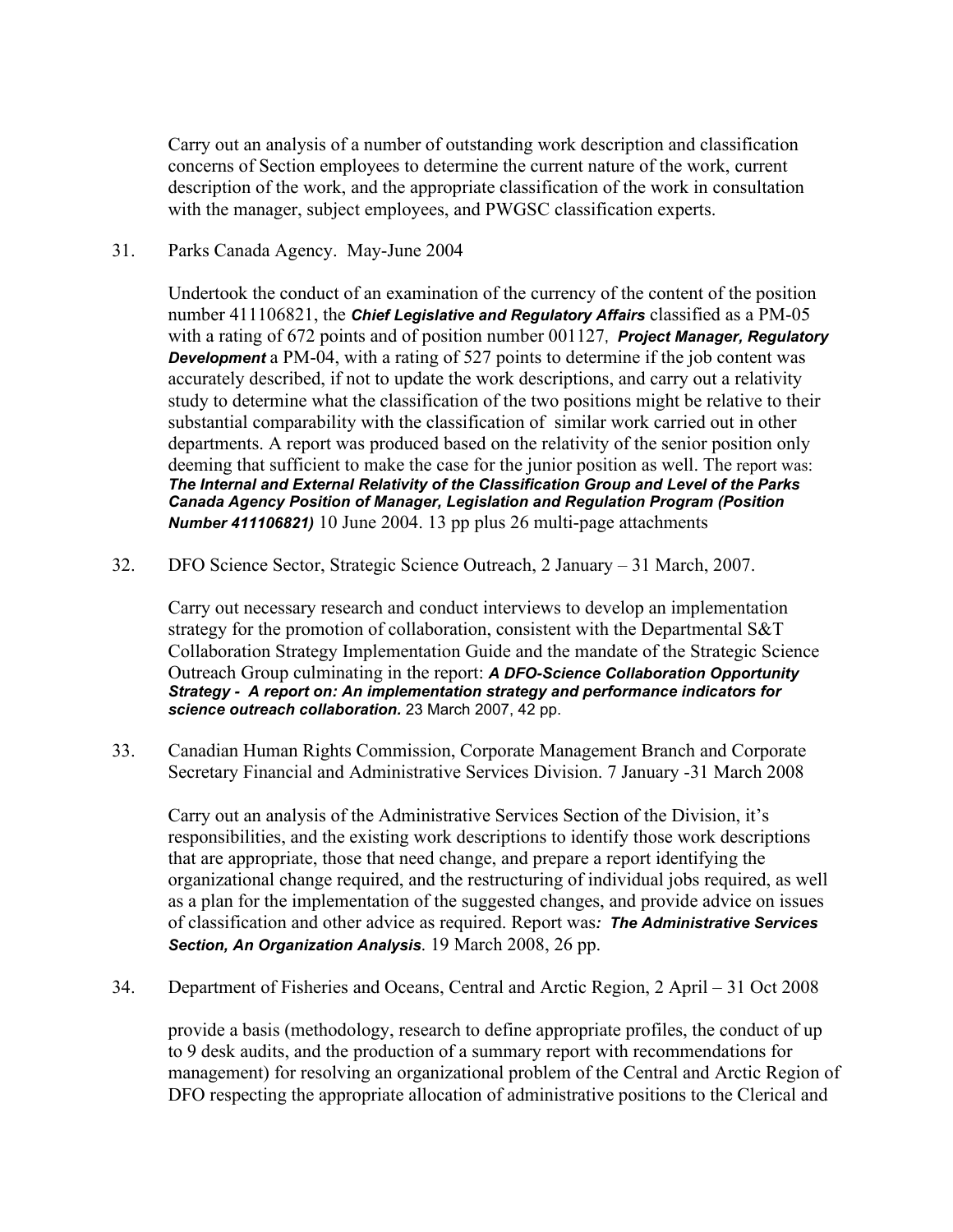Regulatory (CR) Group or to Administrative Services (AS Group) for a total of 28 positions across the Region. Report was: *Organization Design Project: Assessment of the CR-04 Positions of the Central and Arctic Region Step 5: Summary Report on All Positions for RAW Interviews*. 13 October 2008, 32 pp.

35. Canadian Human Rights Commission, Corporate Management Branch and Corporate / Secretary Financial and Administrative Services Division. 2 July -31 December 2008

Carry out an analysis of the Financial Services Section of the Division, it's responsibilities, and the existing work descriptions to identify those work descriptions that are appropriate, those that need change, and prepare a report identifying the organizational change required, and the restructuring of individual jobs required, as well as a plan for the implementation of the suggested changes, and provide advice on issues of classification and other advice as required. Report was*: The Financial Management Section An Organization Analysis*. 11 September 2008, 26 pp.

36. Canadian Transport Agency, Communications Directorate.14 January – 30 June 2009.

Provided organization design and classification services including organizational analysis and classification consulting with respect to the structure and content of the Canadian Transportation Agency's Communications Directorate, written and oral advice to the Director and to the Chair and CEO for the creation of a new organization and up to twelve new work descriptions. Report was: *The Communications Directorate of the Canadian Transport Agency - An organizational Analysis* 12 June 2009, 35 pp.

37. Department of Fisheries and Oceans, Fisheries and Aquaculture Management Sector, Director Integrated Planning and Reporting (PPC) April 2-24, 2009

Provide advice and guidance through a review of documentation on the location and roles of Aboriginal Program Managers in regional offices across Canada, and the development of a position paper defining the issues FAM is facing in fisheries renewal and the change in direction this presents in terms of allocation, of these Aboriginal Program positions. Present the position paper to regional Aboriginal directors for questioning and discussion as the basis for determining the future occupational group allocation of these positions. ¨Paper was: *On the Description of the Work of, and Occupational Group Allocation of, Aboriginal Fisheries Officers in DF0.* April 15, 2009, 19 pp.

38. Department of Fisheries and Oceans, Science Sector, Office of the Departmental Diving Safety Officer, August-September 2009

Conduct an analysis and prepare a report on the potential impact of diving roles on the classification of positions, classified under a number of classification standards, specifically RES, REM, BI, ENG, EG-ESS, GT and AS, and prepare a new work description and statement of merit for the position of Departmental Diving Safety Officer. Report was: *Report on the Potential Impact of Diving Roles on the Classification of Positions Classified under A Number of Classification Standards (RES, REM, BI, ENG, EG-ESS, GT and AS)*. 12 August 2009, 38 pp.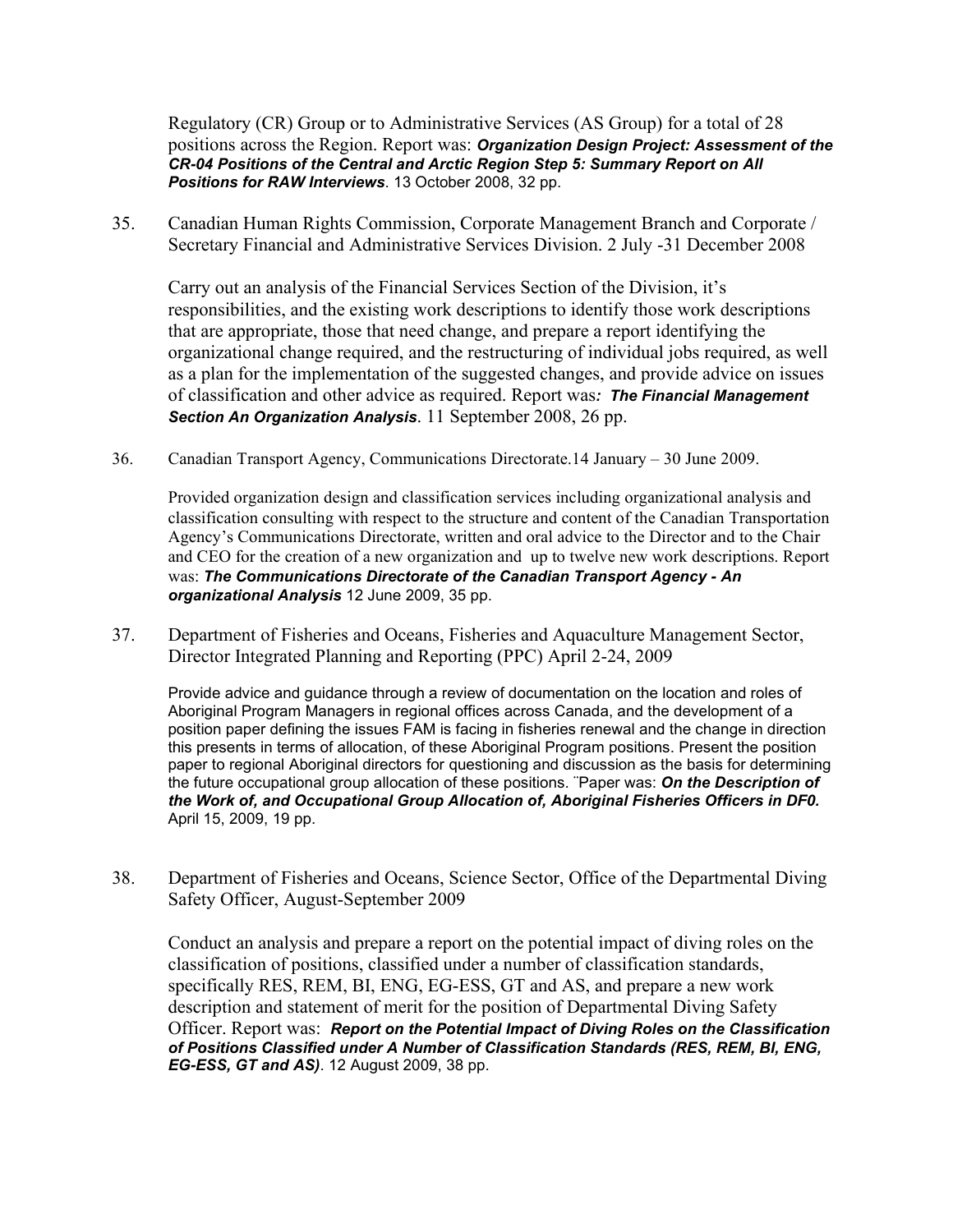39. Access to Information and Privacy Office, Ministerial Services, Strategic Communications and Ministerial Affairs, Treasury Board of Canada Secretariat (TBS). February 20- March 21, 2013.

Carried out an Organizational Review of the Access to Information and Privacy Office of TBS, including a review of background documents, the conduct of interviews with the Senior Director and Director, the preparation of report to solicit feedback, the discussion of and incorporation of modifications agreed to, and the production of a final report. The Report was: **Organizational Review of the Access to Information and Privacy Office, Ministerial Services, Strategic Communications and Ministerial Affairs, Treasury Board of Canada Secretariat (TBS)** March 13, 2013, 41 pp.

40. Human Resources Branch, Corporate Services Sector, Statistics Canada, August 1 – October 23, 2013

Provided organization design and development services to develop options for a proposed restructuring of the HR Branch (400 positions) as the basis for the redesign of the EX positions of the Branch, based on consideration of similar organizations within the Public Service and on consideration of national statistical organizations of other countries; on resources currently allocated to the Branch; and in keeping with the business lines of the Agency and the service delivery commitments of the HR Branch. The proposed options were to be accompanied by strengths and weaknesses of each. Developed and delivered a one day change management session for the HR Branch's full management team to consider the options proposed, identify strengths and weaknesses, and preferred options to be developed for consideration by the Assistant Chief Statistician Corporate Services and the senior management of Statistics Canada. Prepared a final report. The report was: **A Review of the organizational structure of the Human Resources Branch, Corporate Services, Statistics Canada**. October 23, 2013, 21 pp.

41. Risk Management Bureau, Consumer Product Safety Directorate, Healthy Environments and Consumer Safety Branch, Health Canada. September 23 2013 – March 31,2014

Engaged to Provide organizational development services to assess the existing structure of the RMB, give advice to management on how to improve the Bureau's overall performance as a regulator, and help it establish performance management tools. The final report was**: Risk Management Bureau Organizational Structure Review, Consumer Product Safety Directorate, Healthy Environments and Consumer Safety Branch, Health Canada** December 10, 2013, 43 pp.

42. Security Operations Division, Security and Intelligence Secretariat, Privy Council Office, January 29 – July 3, 2014

Carried out organization design and development work in support of organizational transition to improve efficiency and effectiveness and produced an organizational analysis report and developed a Security Professional Work Stream "development program" guide for consideration by the Departmental Security Officer community of the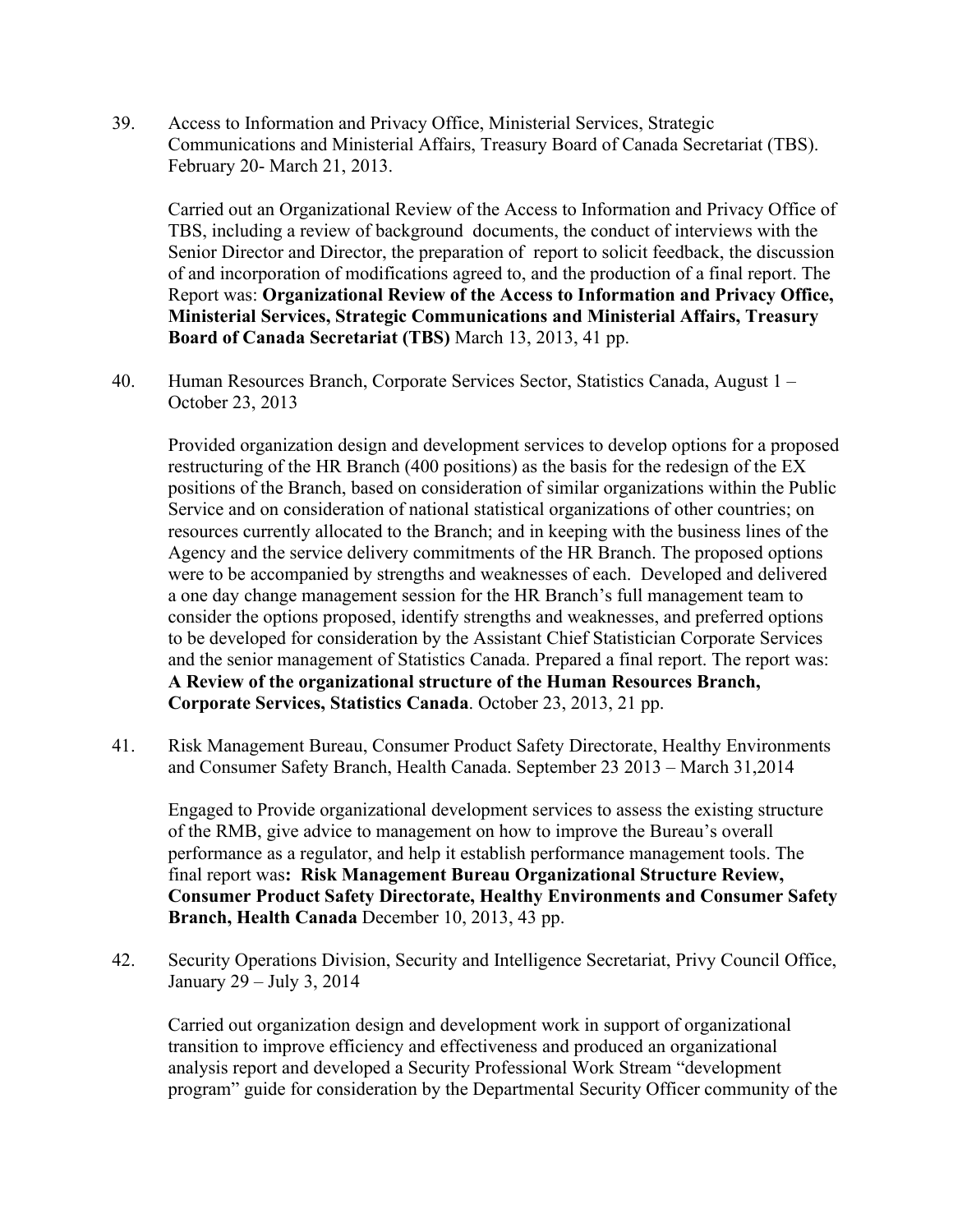Public Service. The report and development program were: **PCO Security Operations (SecOps) Organizational Analysis, draft 15** June 12, 2014, 14 pp., and **PCO Security Professional Work Stream Development Program,** May 12, 2014, 78 pp.

43. National Joint Council, July 29-November 30, 2014

Carried out an organization analysis of the NJC organization to clarify the accuracy of existing work descriptions and the structure of the organization. Tasks included review of historical material on the development of the NJC Secretariat and its positons, a review of the existing work descriptions, job-validation interviews (aka, desk audits)with each of the six NJC staff; the development of an organizational analysis of issues identified and options for a restructuring of the NJC Secretariat and existing work descriptions including providing advice to the Secretary to the NJC on the classification process and issues of group allocation and the applicability of the TBS PE Generics, confirmed the accuracy of a CR work description and produced a report. The report was: **National Joint Council of the Public Service of Canada, NJC Secretariat An Organization Analysis**. October 27, 2014, 39 pp.

44. Research Grants and Scholarships Directorate, Natural Sciences and Engineering Research Council, October 2014-February 2015.

Carried out consultations, research, and analysis to analyze the RGS business and major areas of accountability and activity in order to propose modifications for an optimal organizational structure that will allow RGS to deliver its program over the long term, while recognizing the degree of change anticipated during the next three years. There were two reports: **NSERC, Research Grants and Scholarships Directorate (RGS) Organizational Review Report on Staff Consultation**, 10 November 2014, 40 pp., and **NSERC, RGS Organizational Review Final Report on Selection of a most fitting Organization Design for RGS** December 31, 2014, 32 pp.

45. Aboriginal Affairs Directorate, Ecosystems and Fisheries Management Sector, Fisheries and Oceans Canada Nov 2015-March 2017.

Carried out an organizational design and development analysis of the Directorate examining the existing positions, competencies, and business and administrative processes, proposing changes to the organizational structure, job descriptions and business/administrative processes. The report was: **Aboriginal Affairs An Organization Analysis** November 2015, 37 pp.

## 46. **Indigenous Affairs Reconciliation Directorate, Fisheries and Harbour Management Sector, DFO**. May- July 2020

Carried out a research project to develop a succession plan and an integrated human resource plan to accompany the restructuring of the Directorate, moving the program component of the Directorate to the Fisheries and Harbour Management Sector, and the